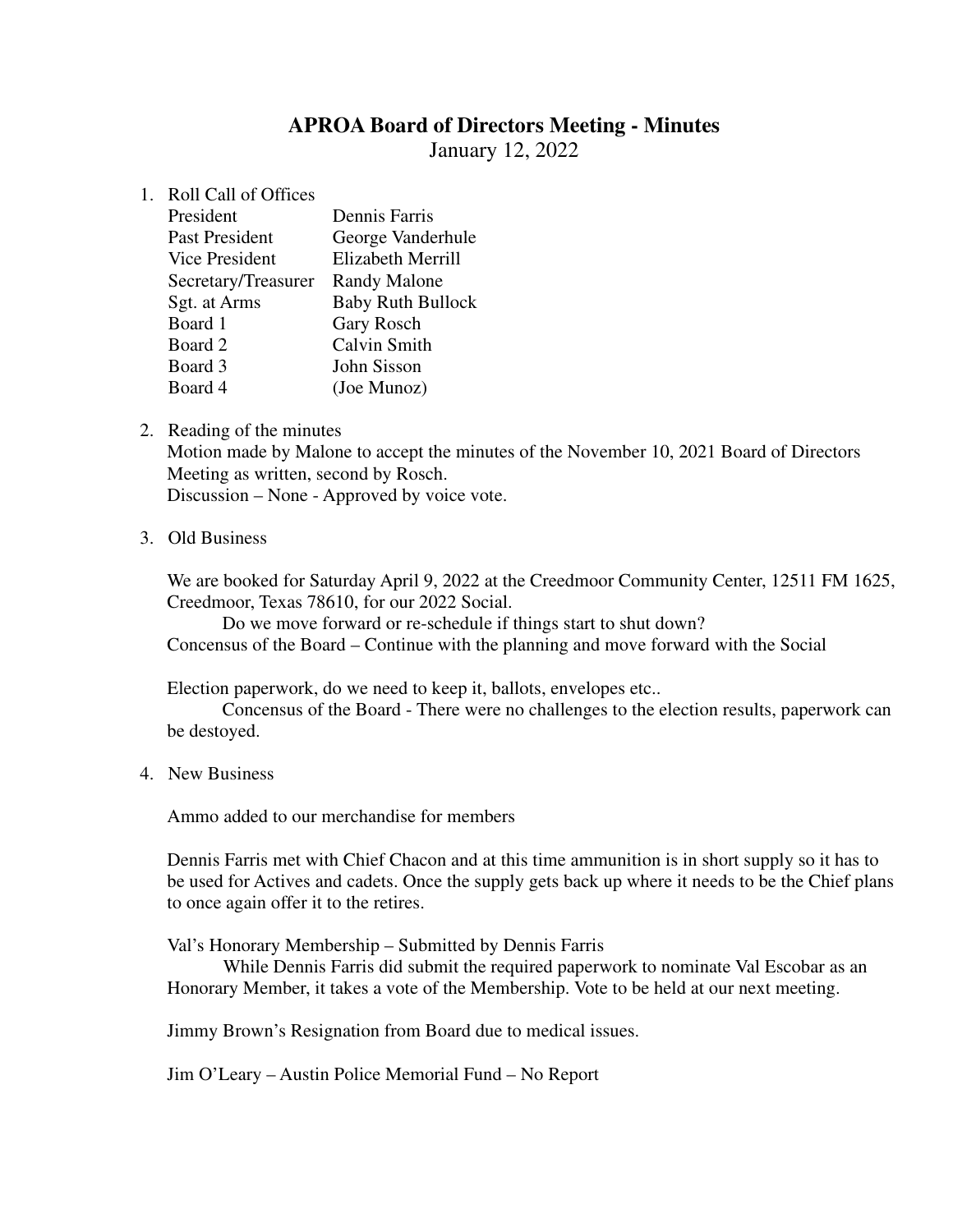APROA Board position 3 – John Sisson, only candidate

Election Results - Place 3 Board Member – The Board vacancy along with the Election Rules were posted 11-13-2021. Only one Member in Good Standing submitted the required "Statement of Interest", John Sisson.

Motion made by Rosch that John Sission fill the vacant Board 3 position on the APROA Board, Second by Baby Ruth. Discussion – None – Approved by Voice vote.

All Board members present were sworn in by Robert Gross.

Two Socials per year – Was cancelled due to issues with finding affordable locations. Dennis Farris indicated he would like to have the two a year, one would be south, the other north.

 Baby Ruth made a motion that the APROA have two Socials each year, one north and one south, second by Calvin Smith.

Discussion – None - Approved by voice vote.

Committee Assignments

**Benevolent Committee – (**Ruth Bullock/Felecia Williams-Dennis)

**Entertainment Committee –** Randy Malone -

### **Retirement Committee** – (Carl Zimmerman) –

APRS now a 2-tier system/APA lost one position on Retirement Board 116 Retired in 2021

Legislative – (Dennis Farris)

## **Membership Committee -**

### **APA Liaison Committee –** Robert Gross –

 Report on APA Meeting – There was a presentation from Greater Austin Crime Commission. APA PAC Endorsed **-** Justin Berry (R) HD19- APD Officer & Bino Cadenas (D) HD51-APD **Officer** 

## **City of Austin Benefits Committee -** (Liz Merrill and Gary Rosch)

### **Social Media Committee – (Dennis Farris)**

**Treasurer Report** - Randy Malone Report attached: Motion made by Rosch to accept Treasurer report, second by Sisson. Discussion – None - Approved by voice vote

## **Austin Police Memorial Fund -**